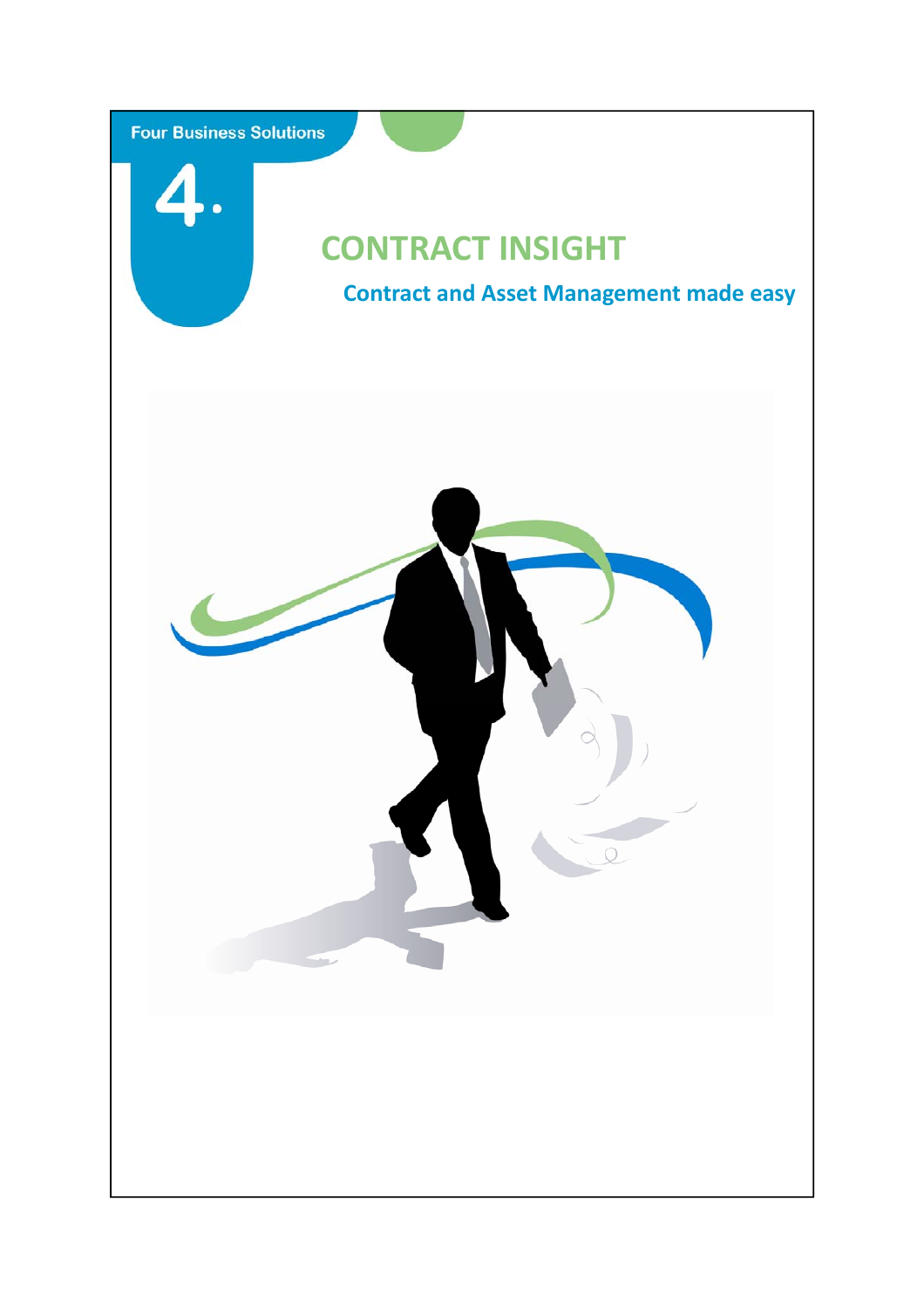

## **Contract and Asset Management made easy**

#### **Contract management**

Effectively manage your organization's contracts, agreements, vendors, risks, and committals. Meet internal and external compliance processes

### **Contract creation**

Standardize your organization's contract creation process using templates with field merging, standard clauses, and workflow approvals

### **Workflow**

Receive e-mail task alerts for expiration alerts, renewal alerts, approval alerts with workflow, escalation/delegation, and tasks—directly to the users e-mail inbox and their calendar

### **Document tracking**

Attach and track contract documents, files, scanned images, e-mails, voice mails, and other files that are important-with date/time/user/ version tracking

- **Track contracts easily**
- **Manage vendors / clients suppliers / providers**
- **Manage risk more effectively**
- **Standardize contract creation / approvals**
- **Comply with government and industry regulations**
- **Negotiate easier and quicker**
- **Receive e-mail alerts and calendar reminders**

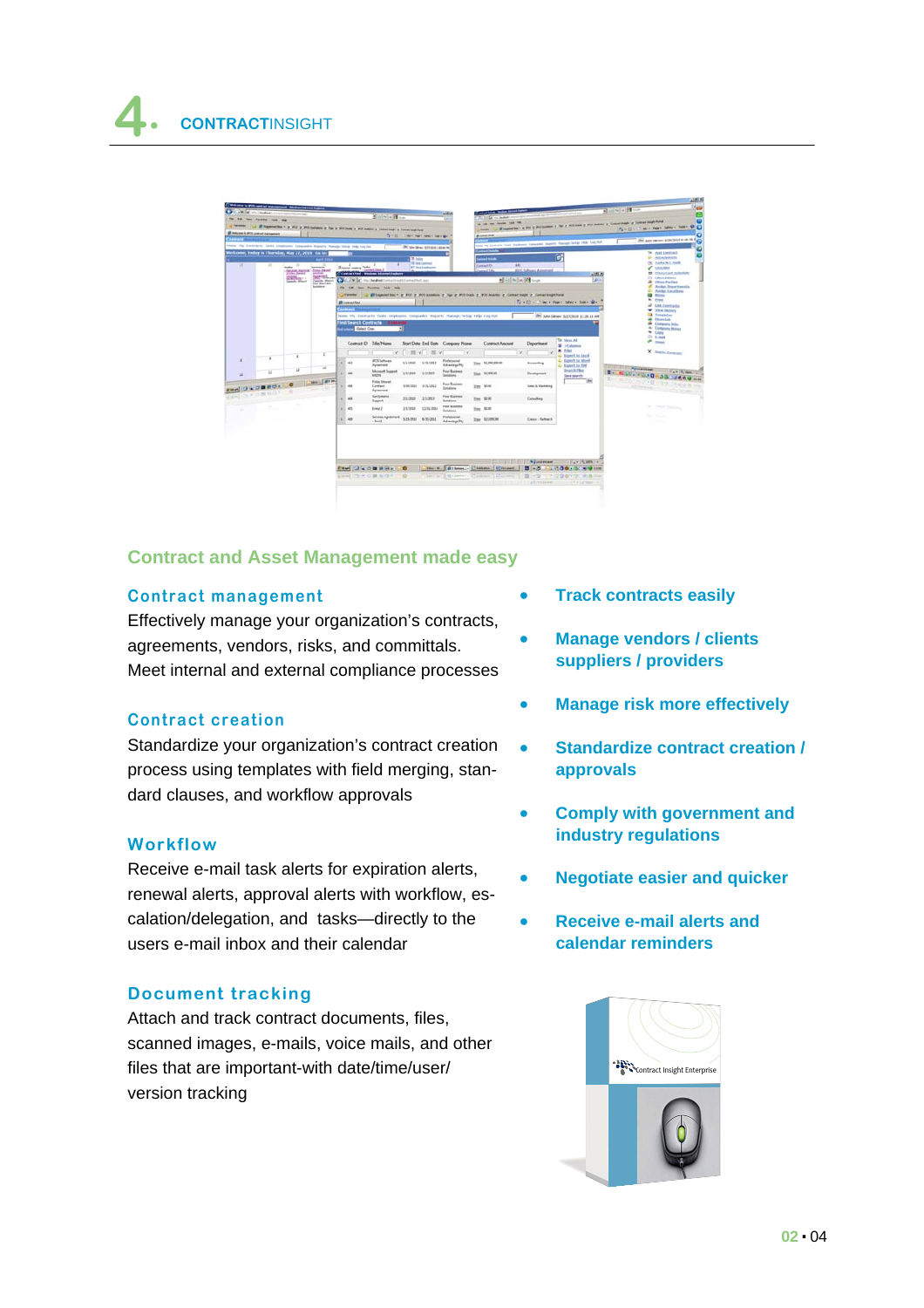# Features and Benefits - Just a Few

### **Learn why so many leading companies select Contract Insight Enterprise and Four Business Solutions**



- Manage any type of contract, agreements, patents, material transfer agreements, intellectual property agreements, software license agreements, leases, and licenses including revenue contracts, expense contracts, master/sub contracts, milestones, action items and more
- Create/draft contracts from contract templates with field merging that is reusable for ease-of-use
- Quickly create and access contracts from a web browser or web enabled phone
- Track documents, images, files, e-mails, faxes, voice mail, PDF, excel, word, and any other files
- Link and associate contracts together for master and sub-contracts
- Track contracts according to your standard codes, categories, status, departments, locations, and more
- Monitor a contract's physical location, amendments, notes, changes, and more
- Track contract workflow, approval status, and performance
- Easily renew contracts with a click of the mouse and link to previous versions to retain history
- Provides e-mail notifications for contracts, tasks, milestones, action items, and payments.
- Manage complex and/or simple workflow; users are kept up-to-date via our advanced notification system; automatic reminders are sent to key stakeholders; assign employee responsibility to tasks with escalation/delegation
- Track payments and payment notifications; receive budget and cost alerts for financial control
- Create simple task alerts with e-mail directly to outlook or exchange, lotus notes and all smtp e-mail systems